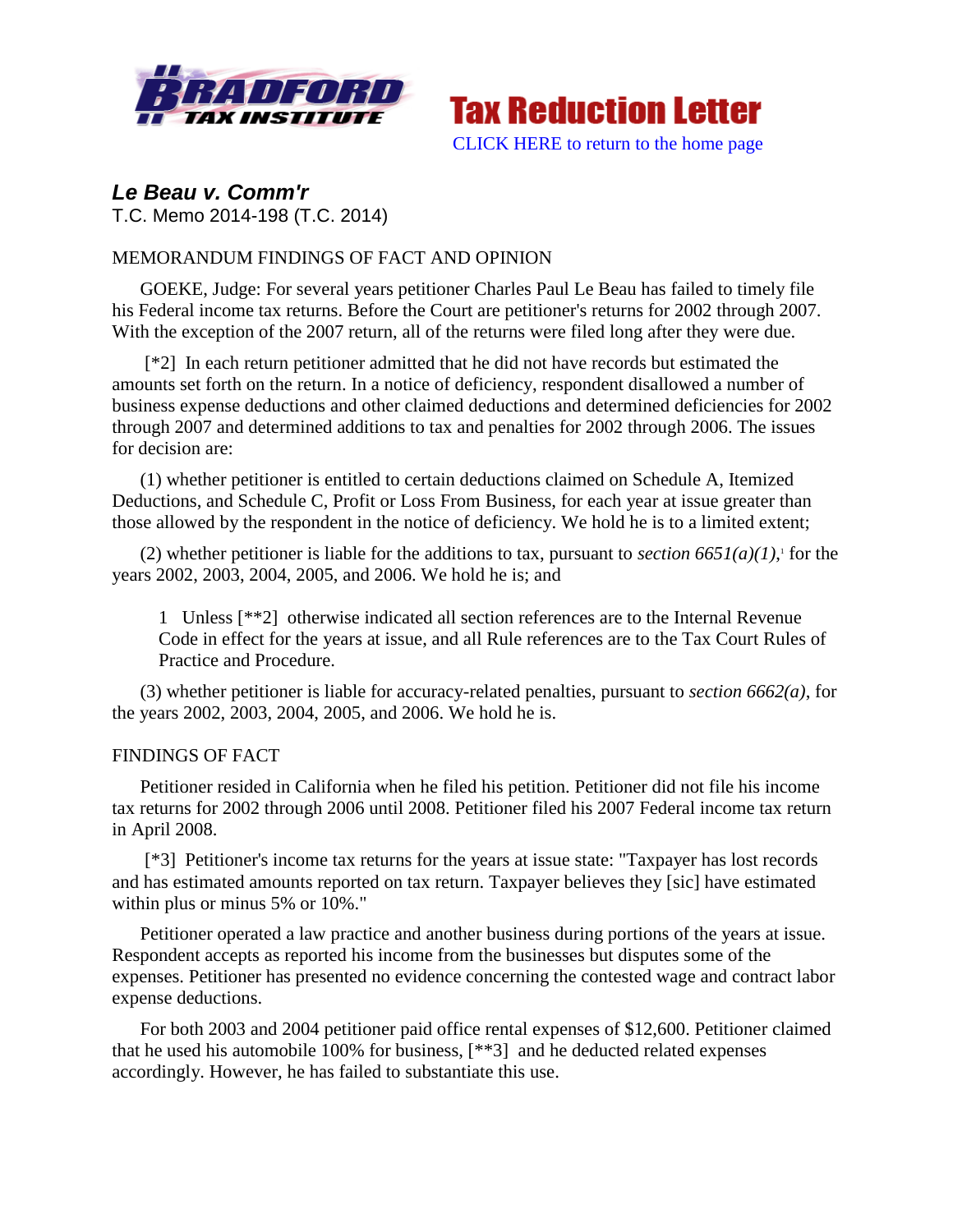Approximately 80% of petitioner's medical expenses during the years at issue were covered by insurance and the record does not contain sufficient evidence to establish how many unreimbursed medical expenses fell upon petitioner.

By agreement of the parties, certain income and deduction items originally attributed to petitioner's spouse, Victoria Joy Le Beau, in a notice of deficiency issued to Mrs. Le Beau, will instead be attributed to petitioner. We specifically find that the revised annual itemized real estate tax deductions resulting from this [\*4] agreement are to be no less than \$6,578 for the years in issue upon the basis of the record of trial.

Before the years at issue petitioner built a pool at his personal residence and claimed medical expense deductions related to the building of the pool and the pool maintenance. Petitioner was advised to lose weight, and he testified the pool assisted his weight loss. The pool maintenance expense was \$1,440 annually for the years at issue; the record does not establish the capital cost of the pool.

Petitioner has attached to his brief numerous documents [\*\*4] that were not made part of the record at trial. Petitioner has not filed any motions to reopen the record to allow additional documentation that was not presented at trial. These documents are not evidence. See *Rule 143(c)*.

#### **OPINION**

On the returns for the years at issue, petitioner claimed various deductions on Schedule A and a number of business expense deductions on Schedule C. In the notice of deficiency respondent disallowed some of the deductions because petitioner failed to substantiate the related items. Petitioner's lack of attention to maintaining appropriate records and timely filing his tax returns is the core issue of this case.

[\*5] As we have often recognized, deductions are a matter of legislative grace, and the taxpayer bears the burden of proving that he is entitled to any deduction claimed. *Rule 142(a)*; *INDOPCO, Inc. v. Commissioner, 503 U.S. 79, 84, 112 S. Ct. 1039, 117 L. Ed. 2d 226 (1992)*; *New Colonial Ice Co. v. Helvering, 292 U.S. 435, 440, 54 S. Ct. 788, 78 L. Ed. 1348, 1934-1 C.B. 194 (1934)*. This includes the burden of substantiation. *Hradesky v. Commissioner, 65 T.C. 87, 90 (1975)*, aff'd per curiam, *540 F.2d 821 (5th Cir. 1976)*. Taxpayers must maintain books and records sufficient to substantiate the amounts of items for which they claim deductions. *Sec. 6001*; *sec. 1.6001-1(a)*, *(e), Income Tax Regs.*

Petitioner, by his own admission, estimated all of the deductions stated on his tax returns, asserting that he lost his records. In an attempt to meet his burden of substantiation, petitioner has presented [\*\*5] documents relating to various medical and business expenses. We will not consider additional documents petitioner attached to his posttrial brief as we explained at trial that documents submitted posttrial would not be admitted.

#### A. Medical Expense Deductions

The medical records do not support petitioner's argument that he should be allowed the medical expense deductions that respondent disallowed. The records show only the costs he paid and do not reflect any reimbursement or insurance [\*6] payments that may have offset the expenses. Petitioner concedes that his insurance paid most of his medical expenses.

At trial the Court instructed petitioner to provide spreadsheets that would specifically tie the amounts of the deductions petitioner claimed to the documents included in the record. Petitioner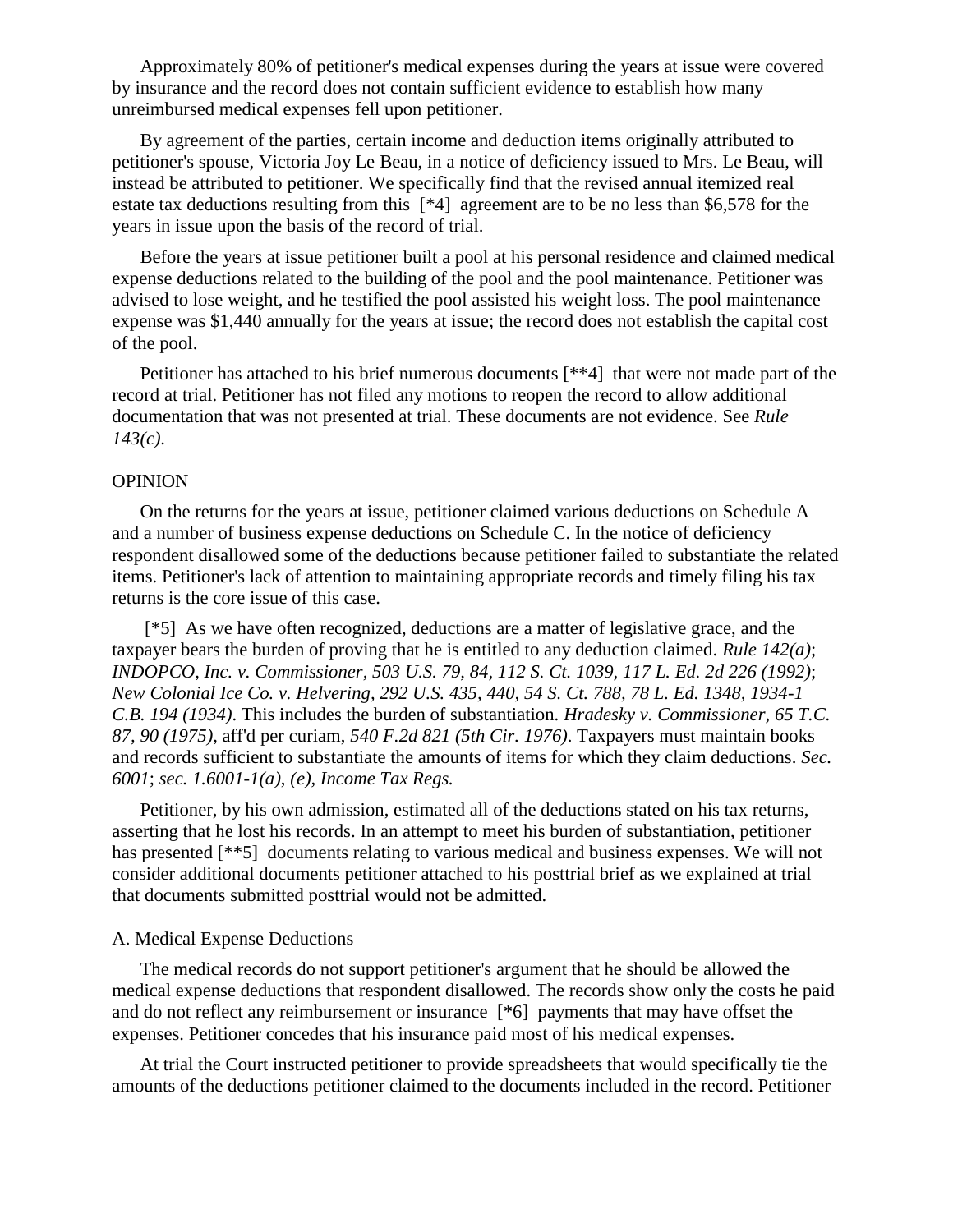has failed to do this, and the Court simply cannot find a basis to hold that petitioner is entitled to deduct any of the additional expenses reflected in the documents.

Petitioner also claimed medical expense deductions for costs he paid to build and maintain a pool that he claims to have used for therapeutic purposes. A stipulated document indicates the pool was built in 2001, but the only evidence [\*\*6] petitioner has presented to support the medical purpose for the expense is his testimony that doctors told him to lose weight.

*Section 213* provides a deduction for medical care expenses, not compensated by insurance, that exceed 7.5% of the taxpayer's adjusted gross income. "Medical care" expenses are defined as amounts paid "for the diagnosis, cure, mitigation, treatment, or prevention of disease, or for the purpose of affecting any structure or function of the body". *Sec. 213(d)(1)(A)*. An expenditure for medical care is deductible if it is strictly confined to expenses incurred primarily [\*7] for the prevention or alleviation of a physical or mental defect or illness. *Sec. 1.213-1(e)(1)(ii), Income Tax Regs.*

In some circumstances, a taxpayer may deduct a capital expenditure as a medical expense in the year of payment, but only to the extent the expenditure exceeded the increase in value of the underlying property resulting from the expenditure. *Cherry v. Commissioner, T.C. Memo. 1983- 470*; *Polacsek v. Commissioner, T.C. Memo. 1981-569*; *sec. 1.213-1(e)(1)(iii), Income Tax Regs.* Petitioner has not presented evidence concerning when he paid for the pool and whether the expenditure exceeded the resulting increase in property value. Accordingly, petitioner is not entitled to the deduction.

Petitioner has also failed to carry the burden of proving the pool was primarily for the treatment [\*\*7] of medical ailments. Accordingly, he may not deduct as medical expenses the amounts he paid for pool maintenance, and these expenses would not exceed the 7.5% deductibility threshold in any event.

#### B. Allowable Deductions

Petitioner has established that in 2003 and 2004 he paid rental expenses in connection with his business. These expenses are deductible for those years, but all other Schedule C business expenses for which respondent has disallowed deductions are not deductible because they have not been substantiated. Likewise, [\*8] we found petitioner paid real estate tax in excess of the amounts respondent determined for 2003 and 2004. This is the only adjustment we find to respondent's Schedule A adjustments.

#### C. Penalties for Failure To Timely File

*Section 6651(a)(1)* imposes an addition to tax for failure to file a timely return. This addition to tax is equal to 5% of the amount of tax required to be shown on the return for each month the return is not filed, not to exceed 25% in the aggregate.

To avoid this addition to tax, the taxpayer must prove that his failure to file was: (1) due to reasonable cause, and (2) not due to willful neglect. *Sec. 6651(a)(1)*; *United States v. Boyle, 469 U.S. 241, 245, 105 S. Ct. 687, 83 L. Ed. 2d 622 (1985)*; *Church of Scientology v. Commissioner, 823 F.2d 1310, 1321 (9th Cir. 1987)*, aff'g *83 T.C. 381 (1984)*. "A failure to file a tax return on the date prescribed [\*\*8] leads to a mandatory penalty unless the taxpayer shows that such failure was due to reasonable cause and not due to willful neglect." *McMahan v. Commissioner, 114 F.3d 366, 368 (2d Cir. 1997)*, aff'g *T.C. Memo. 1995-547*.

Reasonable cause under *section 6651* means the exercise of ordinary business care and prudence. *Walter v. Commissioner, 753 F.2d 35, 40 (6th Cir. 1985)*, aff'g *T.C. Memo. 1983-202*;